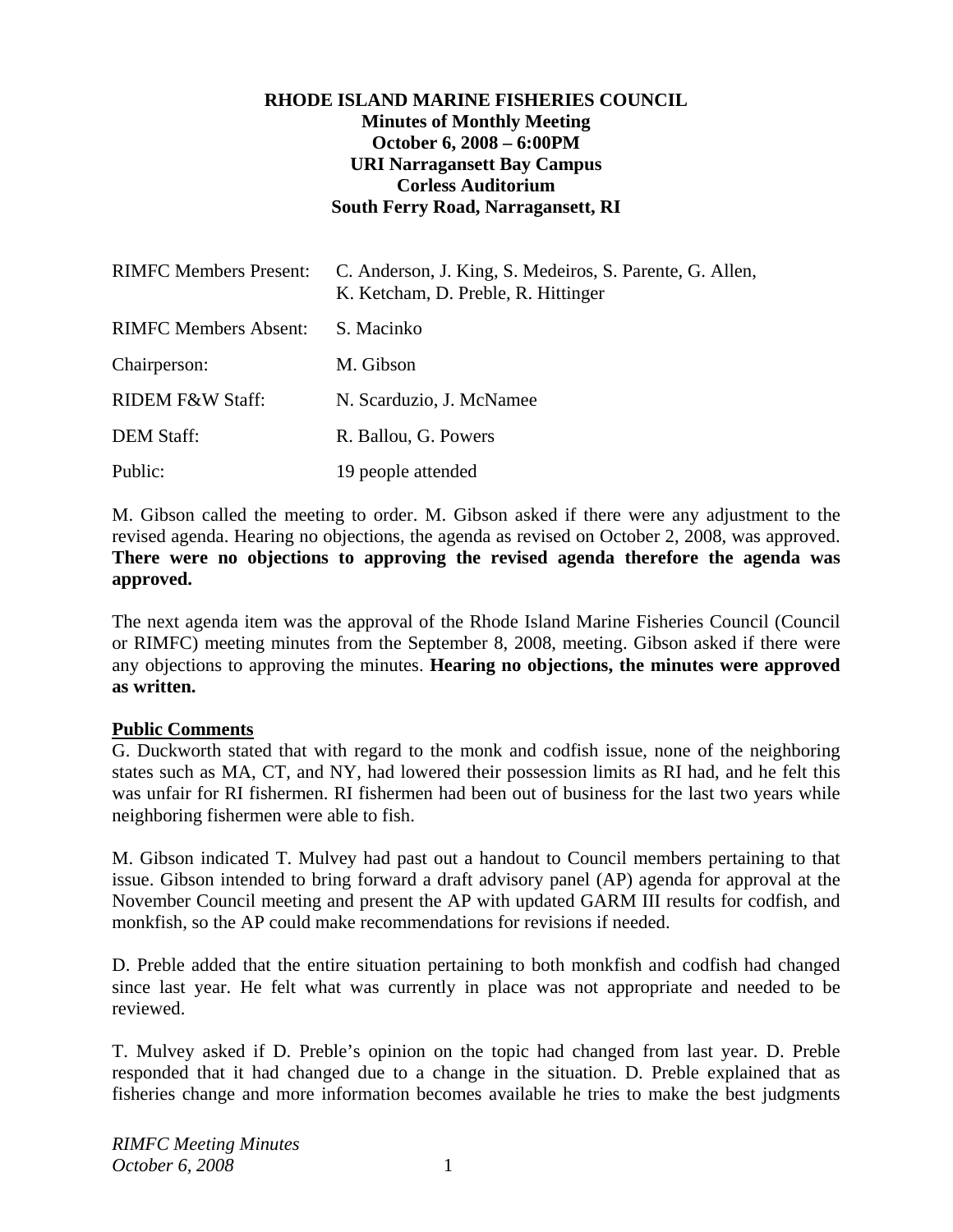that he can. He indicated there was more information on monkfish and codfish available now than was available last year.

B. Mattiucci voiced concern about the procedural events that took place at the September Fluke AP meeting. He expressed concerns that members of the panel ethically should not have voted. Additionally, he was concerned about K. Ketcham being able to vote on the Council, who was a member of the proposed sector and a RIMFC member, on the proposed sector allocation proposal. He felt this was a conflict of interest for K. Ketcham. B. Mattiucci asked that DEM Legal Services review the matter. Mattiucci was also concerned about D. Preble Chairing the summer flounder AP and making bias comments in favor of the proposed sector program.

M. Gibson suggested that some of these concerns would be addressed when the summer flounder AP report was given later in the agenda.

G. Duckworth asked if the public comment period would continue in the future. M. Gibson explained it was his intention to continue with this format at future Council meetings.

# **Advisory Panel Reports**

### *Summer Flounder AP (9/17/08) – D. Preble:*

D. Preble reviewed the meeting minutes. Fifty-two people attended with twelve voting members present. Three proposals for the 2009-fishing season were discussed. Two proposals were from the RI Commercial Rod & Reel Angler's Association (RICRRA) and one from the RI Fluke Conservation Cooperative (RIFCC).

The first proposal was to recommend to the Council to eliminate the call-in requirement for summer flounder as it applies to state water fishers not operating with a RI summer flounder exemption certificate. The proposal passed (7) in favor, (4) opposed.

The second proposal was to recommend to the Council to remain at status quo for the 2009 summer flounder season and requested the DFW to continue to closely monitor landings and adjust daily quota limits in order to insure the fishery remain open as long as possible. The proposal also requested the absolute minimum daily catch limit not be lowered to less than 50 pounds per vessel per day. The proposal passed (7) in favor, (5) opposed.

The last proposal was to recommend to the Council to have the sector allocation one year pilot program go forward to public hearing. The proposal passed (8) in favor, (4) opposed.

D. Preble explained that an issue came to his attention after the meeting was held with regard to one of the voting AP members having a violation. Preble indicated he reviewed the Advisory Panel Policy and it did not address that issue. It only addressed the review of applicants and if an applicant had a violation within the last three years, they were ineligible. He indicated that at the very worst this individual's vote would not count. However, there were enough votes in favor of passing the proposals that it would not change the results of the voting. He asked for direction from the Department. M. Gibson explained he would address the issue when the report was completed. D. Preble wanted to make a motion to have the Council recommend that all the proposals go forward to public hearing.

M. Gibson addressed the issue pertaining to one of the summer flounder AP members having a violation. He indicated that the Department had come to a similar conclusion as D. Preble. The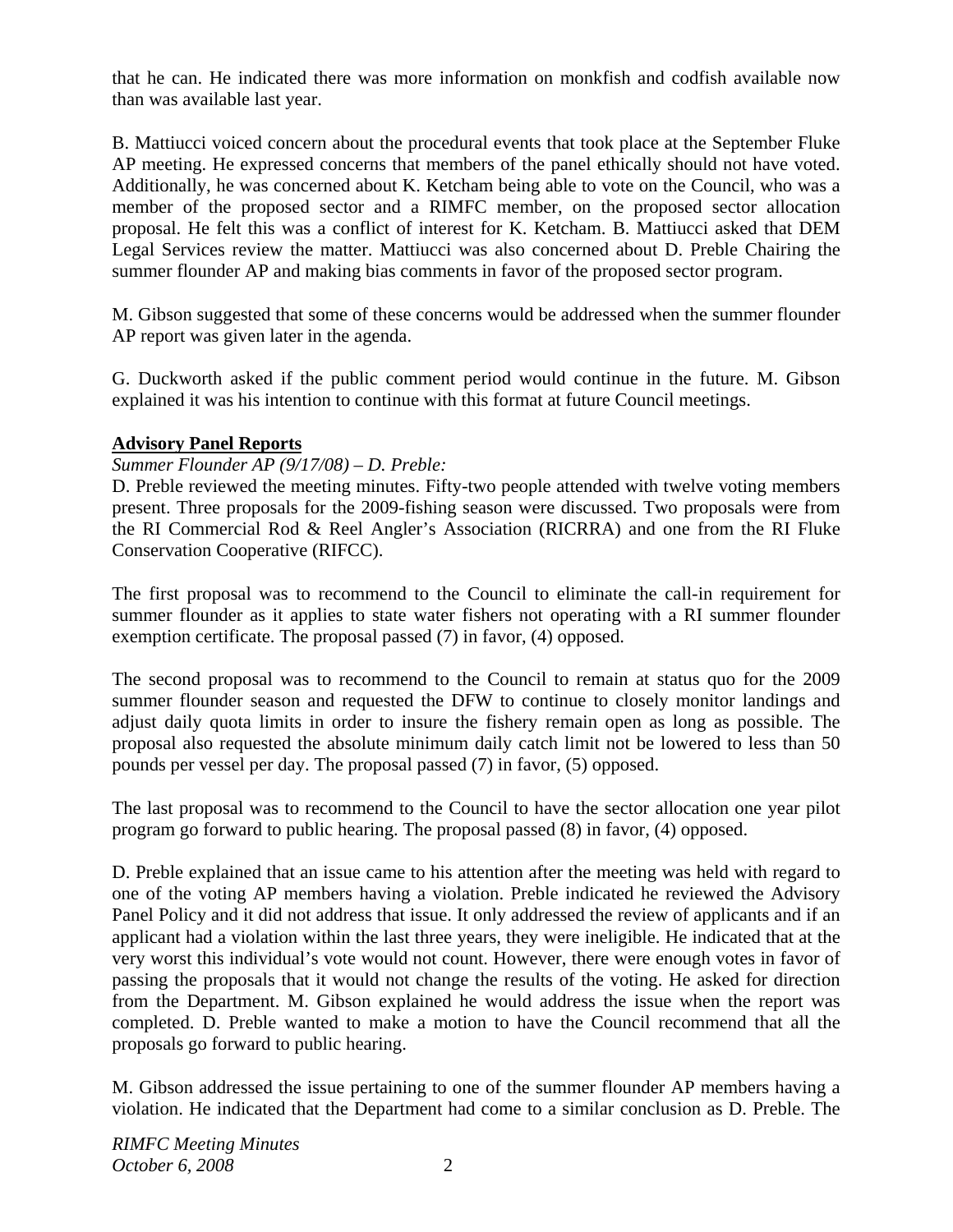AP Policy is silent on what happens to a member on a panel who acquires a violation. Gibson suggested that at the November Council meeting the Division come forward with language that speaks to what should happen when a violation occurs. At this point, there were enough votes in favor of passing the proposals that it would not change the results of the voting. It is the Departments' opinion that the meeting stands.

D. Preble stated that public hearings were a function of DEM and not of the Council so he wanted to know if the Council needed to make a motion to recommend that proposals to go forward or not.

M. Gibson suggested there was no need for the Council to send an official signal to the Director that all the proposals would go forward to public hearing, since it had been past practice that all proposals go forward. That had been standard procedure. Gibson indicated if the Council members were comfortable with that then the Department would proceed by bring all proposals to public hearing. There was no objections from the Council.

K. Ketcham stated that he wanted the Council to know that he intended to recuse himself when it came time for a Council vote on the sector allocation issue because his vessel was one of the participating vessels in the sector.

M. Gibson indicated that he understood and that the decision was entirely up to K. Ketcham.

D. Preble asked legal council that since the Council was only advisory in nature would someone need to recuse them self from voting.

G. Powers suggested it might be cutting it too broadly. There was an appearance of impropriety that might be generated by certain actions, and he respectfully suggested that there be action taken on the part of a Council member if indeed he believed there was a conflict.

S. Parente made a procedural comment by explaining he thought it might alleviate conflicts in the future if the Council initiated a roll call vote at advisory panel meetings.

M. Gibson suggested that was covered under Roberts Rules of Order where someone could call for a roll call vote if they wished, however it would be up to the chairperson to implement. He preferred to leave that decision up to the panel chair if there was a request for a roll call vote.

# *Shellfish AP (9/24/08) – J. King:*

J. King reviewed the meeting minutes. Twenty-three people attended with ten voting members present. There was discussion on the establishment of new long-term spawner sanctuaries for Quonochontaug and Ninigret Ponds for oysters. The intent of the closures were to protect broodstock and allow oysters to become established in the sanctuaries and throughout the pond rather than be immediately removed after attaining the 3-inch minimum size. Some members were opposed to long-term closures. The group decided to continue the discussion to a future SAP meeting.

J. King reviewed the next SAP agenda item, which was a discussion on possible scheduling changes for the upcomming Management Area openings for 2008 and 2009. There was a request to change from the current management openings based upon the timing of Christmas and New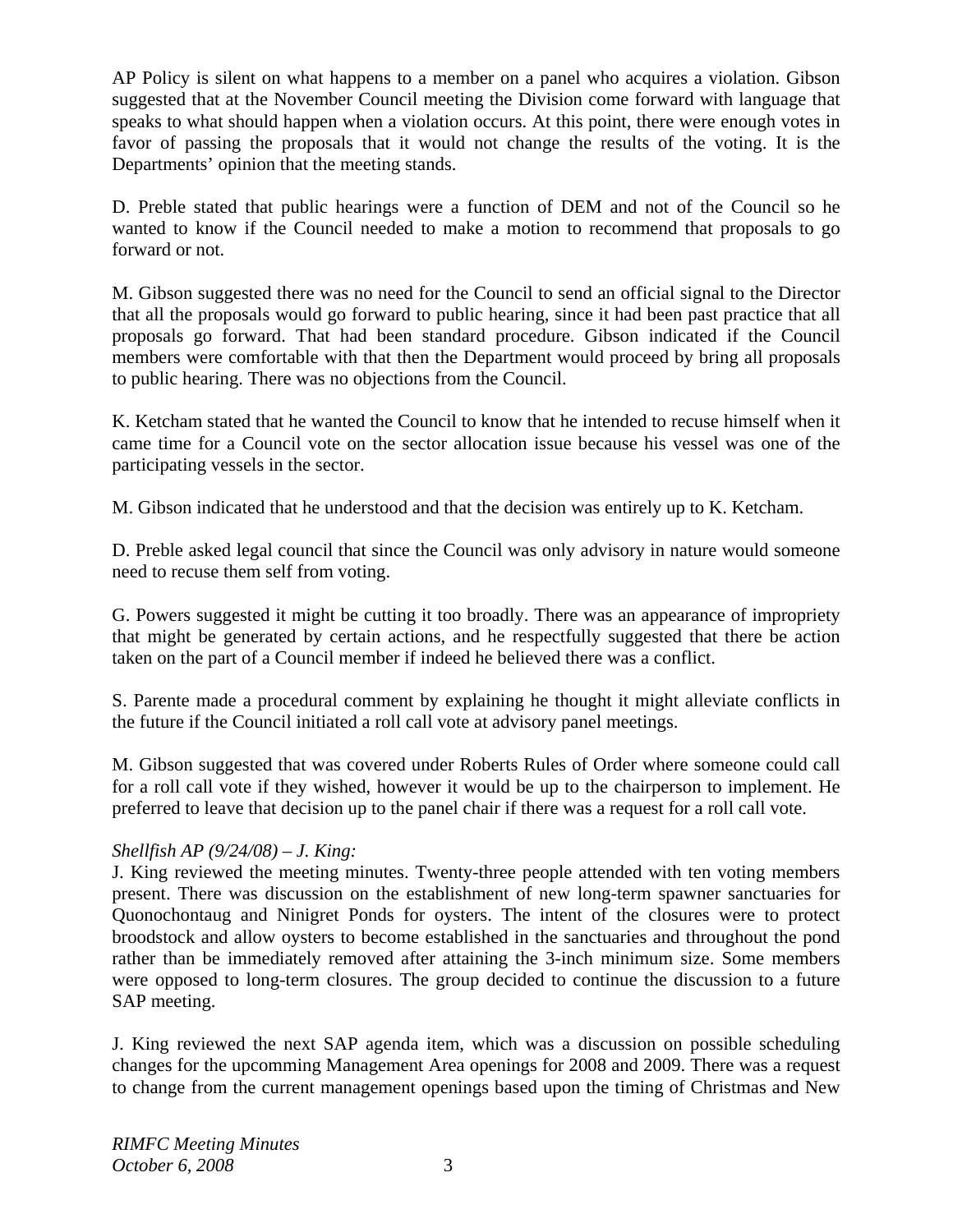Year's Day. J. King requested the item be placed on the November Council agenda for discussion, with a recommendation to the Director to make the necessary date changes.

The last item discussed was on limiting harvest of shellfish within spawner sanctuaries to scallops by dip net only. DEM would be pursuing restrictions for the use of bay scallop dredges in the spawner sanctuaries to protect restoration efforts. This was just an informational item on the agenda. No action was needed by the SAP.

# *Scup/Black Sea Bass (9/29/08) – K. Ketcham:*

K. Ketcham reviewed the minutes from the meeting. Ketcham indicated that there was only one panel member present and five other participants but he felt he should go on with the meeting to develop recommendations for the issues before them in a timely manner. The group would not vote on anything, however all proposals and comments would be forwarded to the Council.

The panel reviewed 2008 scup and black sea bass commercial fishery performance and reviewed proposed commercial quotas for scup and black sea bass. The group discussed a black sea bass proposal that was submitted. After discussions, a final proposal included suggestions to maintain current sub period allocations, create aggregate programs for three of the four sub periods, and closures on Friday, Saturday, and Sunday. An alternate proposal suggested a one-month closure during the month of August. The last proposal was to maintain status quo for 2009.

K. Ketcham indicated the group then discussed proposals for scup. The group as a whole supported status quo for scup management in 2009.

M. Gibson addressed the issue pertaining to lack of a quorum at the meeting. He indicated that the Council was in the process of reviewing the operating policy for conducting AP meetings and needed to revise the language addressing quorum issues. The suggestions from the AP meeting would be presented, but would not have an AP endorsement. Gibson explained the Council would have to make final recommendations to the Director. Council members were in agreement with this course of action.

S. Parente commented that at the last Council meeting he was told that the only person that could submit a proposal at an advisory panel meeting was by one of the voting AP members. He indicated that the only voting member of the AP who was present was G. Tremblay. Therefore, the only legitimate proposal was for status quo.

M. Gibson explained that since it was not an official panel meeting because there was no quorum all we have was a bunch of ideas that the Division would have to sort through and run with. For purposed of openness, the Division would most like present all options.

J. McNamee made a comment in K. Ketcham's defense stating that he had gone to a number of AP meetings over the years and he could not remember ever having a quorum at the Scup/Black Sea Bass AP. He indicated that K. Ketcham had a difficult choice to make.

Other Council members felt there would have been a delay in conducting Council business and at the very least recording what people had to say at the AP meeting was a positive step.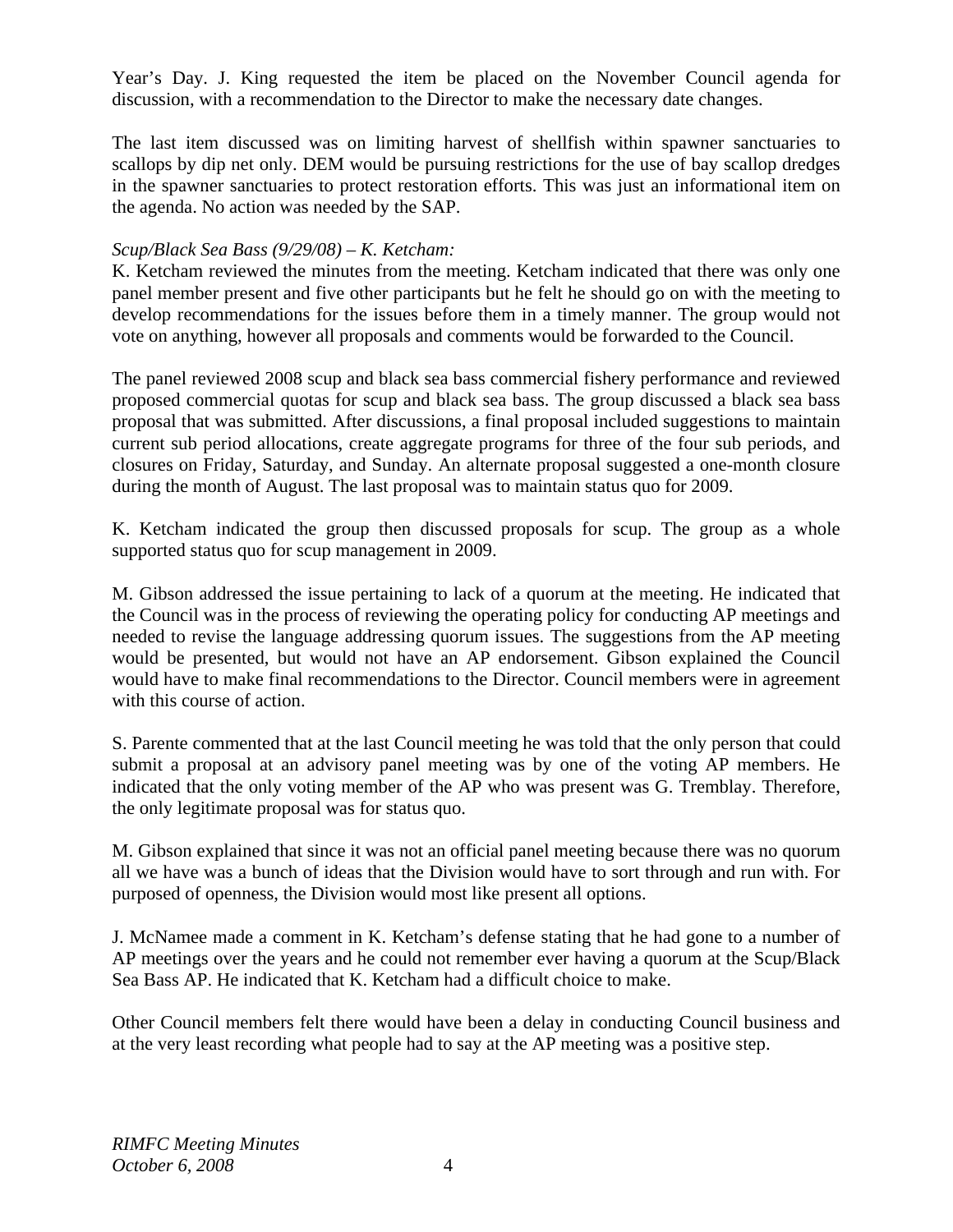#### **New Business**

### *October 23, 2008 Public Hearing Summary Document – N. Scarduzio:*

N. Scarduzio indicated that a few copies had been provided to Council members to refer to for this evenings meeting, but copies had been disturbed to Council members and the public via email, the Secretary of State's website, and on the DEM website a while back.

N. Scarduzio reviewed the contents of the document indicating it contained the public hearing notice which was scheduled for October 23, a summary document outlining the proposed licensing changes, and the three sector management plans (finfish, shellfish, and crustacean). She also indicated that B. Ballou had created an additional discussion paper pertaining to the residency issue, which was also posted on the DEM website if individual wanted to review that information prior to the public hearing.

There was light Council discussion about some of the proposed licensing issues. It was recommended that Council members identify those issue and comment at the appropriate Council meeting when recommendation would go forward to the Director.

### *November 13, 2008 Public Hearing items – N. Scarduzio:*

N. Scarduzio explained the following public hearing would be scheduled for November 13, and Council members had been provided a list of tentative public hearing items along with a timeline. This public hearing would include, commercial scup, summer flounder and black sea bass management proposals for 2009, sector allocation proposal, and possibly some additional items not yet determined.

B. Ballou commented that he was working on some additional issue that would tie in to this hearing so it would be reflected in the public hearing documents. He indicated he would like to revise Part VII of the Marine Fisheries Regulations to make it more user friendly. Additionally, eliminate unnecessary restrictions, such as, eliminating the call-in requirements and the summer flounder exemption certificate program.

# *Approval of Shellfish AP Agenda – J. King:*

J. King indicated that the agenda had been set he just needed to come up with a date for the meeting. He would contact Division staff as soon as he had a date.

The items on the agenda were:

Discussion and vote on possible changes to the Winter Management area openings.

Discussion and vote on possible changes to the Greenwich Bay Management Area.

Continued discussion on recommendations for oyster restoration in Ninigret Pond and Quonochontaug Pond.

Close spawner sanctuaries to the use of bay scallop dredges.

# **Old Business**

*Continued discussion about combining advisory panels – M. Gibson:* 

M. Gibson recapped from the last Council meeting that members had asked for a revised proposal of the consolidation of advisory panels. Council members had decided they wanted to keep the Industry Advisory Panel (IAC) and the Enforcement Panel separate and group some of the other APs. Staff had provided an updated version for Council review.